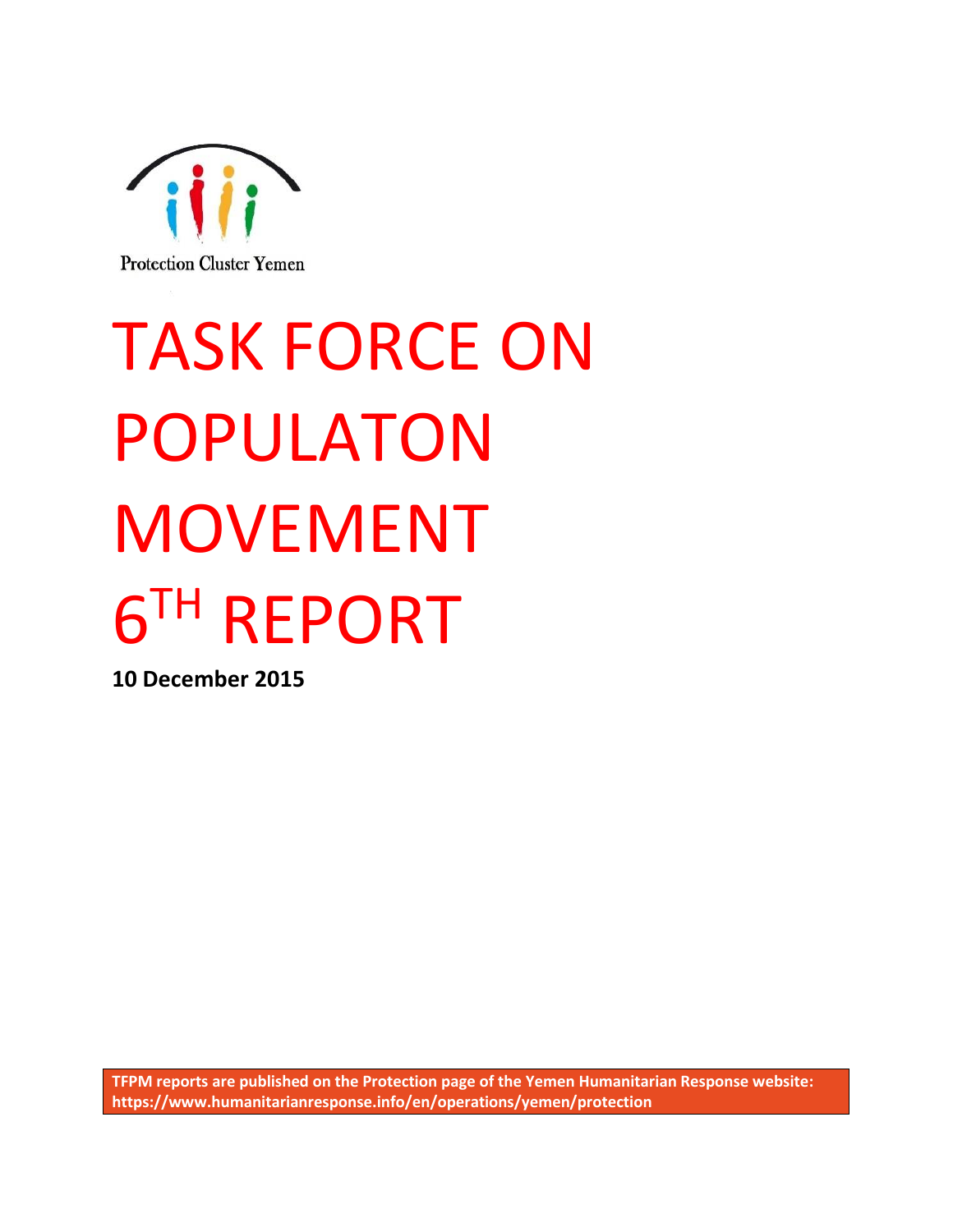# **Executive Summary**

 *This is the 6th Report of the Task Force on Population Movement (TFPM)since its establishment in April 2015. The purpose of these reports is to provide up to date and accurate data on displacement and displacement trends across the country. This information is an essential requirement as the basis on which prioritized and coordinated humanitarian response is founded.* 

*The 6th report validates a total number of 2,509,068 persons displaced due to the current conflict in Yemen, as compared to 2,305,048 persons in the 5th report (published on 15 October 2015). This represents an increase of 204,014 displaced people.* 

*The main reason for the increase is the fact that the methodology that is used for the tracking and profiling of displaced people continued to significantly improve. The number of partners providing data has increased, and training of humanitarian workers has generated a more consistent and exact approach. Notably, the number of districts covered by information collection has increased by 82%. The system of confidence rating that was introduced during the compilation of the 5th* report continued to have an *impact in the data collection for the 6th report. 85% of data for the 6th report falls into the categories of Good and Medium in terms of the* data *co*n*fidence level of the data with 15% falling into the Low category. No Poor data was used for 6th report.* In addition, the data that was carried over was limited to only **17%** of data used from previous reports with the remainder representing new data contributions for the  $6<sup>th</sup>$  report.



*The 6th report also includes displacement statistics related to the cyclones that recently impacted the southern coast of Yemen but are presented separately and as distinct from the conflict affected displacement statistics. The rationale behind this is the fact that the character of the displacement caused by these natural events is different to that caused by the on-going conflict in Yemen. One assumption is that those disaster-affected IDPs will have greater prospects for return over those that are displaced owing to the conflict.*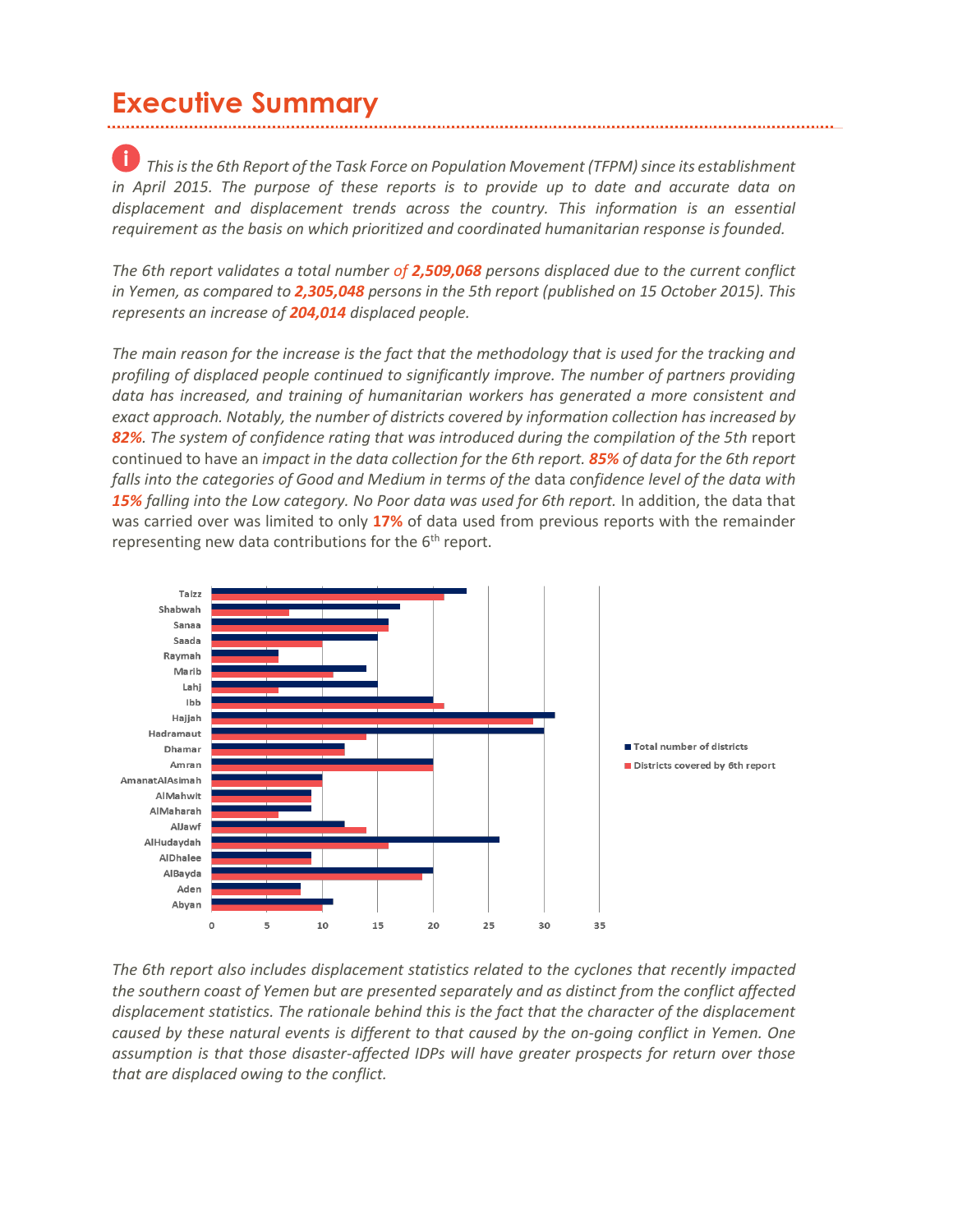# **Highlights**

- **444,165** displaced households in the 6th report compared to 372,969 in the 5th report (an increase of **71,196** households).
- **2,509,068** displaced individuals in the 6th report compared to 2,305,048 individuals in the 5th report (an increase of **204,014** individuals).
- The increase in the numbers of IDPs in the 6th report occurred in 13 governorates: Taizz, Sanaa, Saada, Lahj, Ibb, Dhamar, Amran, Mahwit, Al Maharah, Al Jawf, Bayda and Abyan.
- **95%** of information shared by partners have full/partial gender and age disaggregation. The information indicates the following gender and sex disaggregation:



- In the 6th report **275 districts** of displacement are covered out of a total of 333 districts in Yemen compared to 245 districts for the 5th report (resulting in new data for 30 new districts). This represents an overall coverage of 82%.<sup>1</sup>
- **Taizz** governorate hosts the highest number of IDPs (**392,429 individuals**), followed by **Amran** (**288,437 individuals**) and **Hajjah** (**228,453 individuals**).
- Due to the fact that no partner shared updated information concerning the governorate of Raymah the number of IDPs did not change from the 2nd TFPM report<sup>2</sup>.
- A new methodology (rating scale) for the verification of data was implemented in the 5th report and in the  $6<sup>th</sup>$  report. This has resulted in a decrease of the level of displacement in some governorates including: Al Dhalee, Al Hudaydah, Amant Al Asimah, Hajjah, Marib and Hadramut. As for the decrease in Aden IOM has implemented the Displacement Tracking Mechanism (DTM) in the governorate, which has improved the process of systematic data collection in the governorate and provides a higher level of confidence in relation to the reported figures

### **Natural Disaster Triggered Displacement**

 $\overline{a}$ 

- Following the landfall of the two cyclones, Chapala and Megh, IOM implemented the DTM to track and monitor displacement triggered by the natural phenomena. As of 26th November, a reported 4,226 families had returned across the affected governorates following their preemptive displacement, while DTM estimates 3,322 families remained displaced in Hadraumaut, Shabwah and Socotra.
- The displacement statistics related to natural disasters are presented exclusive to the overall figure of 2.5 million IDPs affected by the current conflict.

<sup>&</sup>lt;sup>1</sup> Note, the total number of districts covered as mentioned in the  $5<sup>th</sup>$  report related to both districts of displacement and origin.

<sup>&</sup>lt;sup>2</sup> Raymah will be a specific focus of the TFPM for the  $7<sup>th</sup>$  report.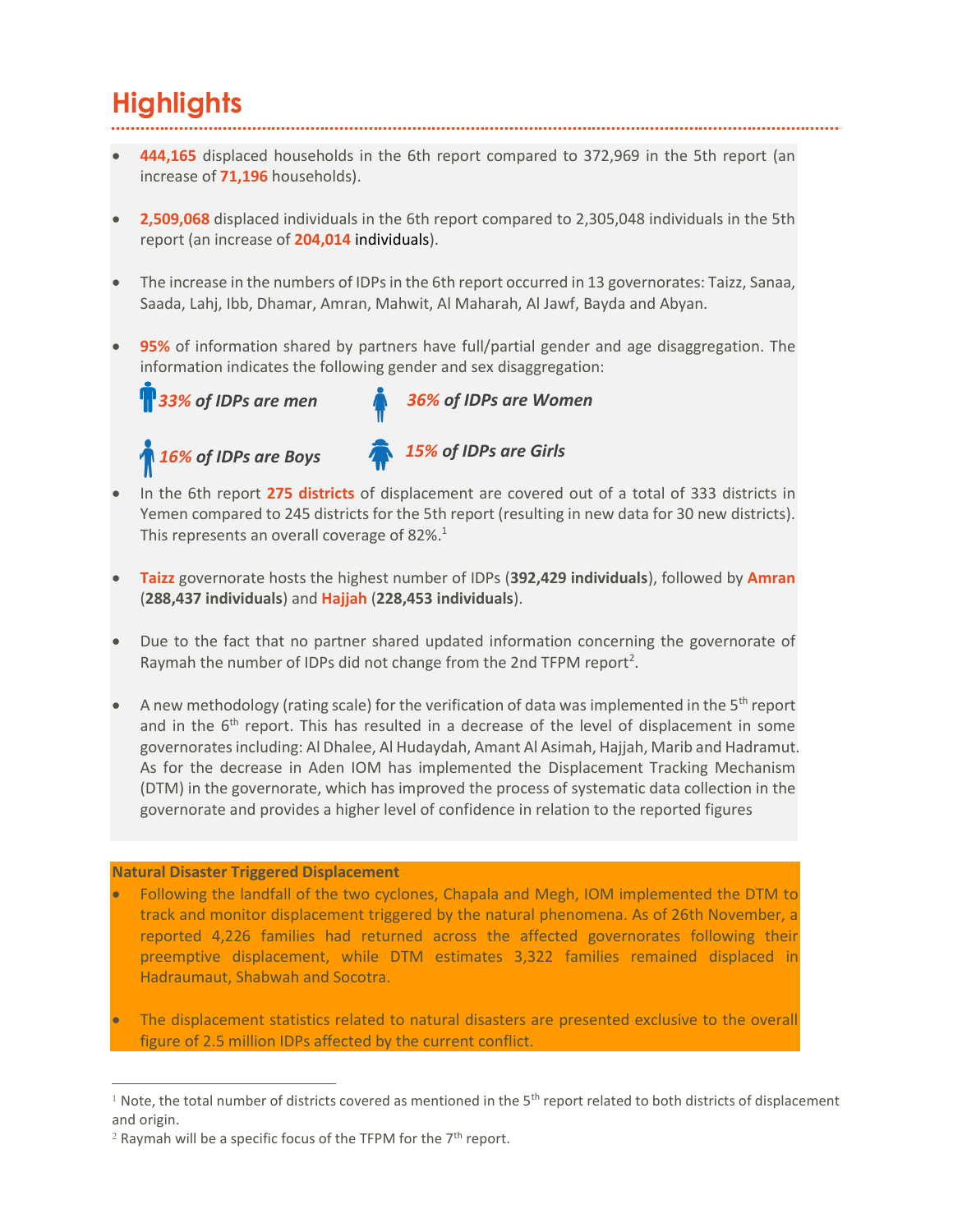# **Trends**

Overall the data trend shows a decrease in the level of displacement in the southern governorates with a shift in focus to the northern governorates, consistent with the political developments on the ground since the publication of the 5th report. The most significant in this regard is Aden where the displacement figure has gone down from approximately 380,000 individuals from the 5th report, to approximately 12,000 as of the  $6<sup>th</sup>$  report. This finding is consistent with reports from the field and findings of humanitarian actors that the situation in Aden has changed and that large-scale return of IDPs has taken place. Notwithstanding this development, the decrease in Aden should not be viewed as indicative of a decline in the needs of persons in the governorate, which remain high. In responding to needs the focus should remain on need and not status. While IDPs may have transitioned from IDPs to IDP Returnees, their needs remain together with the rest of the conflict-affected population that was not displaced.

At the same time, the continuation of the conflict has forced more families to leave their homes and seek safety and security in other parts of the country. Approximately 50% of the total displaced population or 1,009,007 individuals originated from the governorates of Sa'ada, Taizz, and Amanat Al Asimah. This is indicative of the security situation on the ground.

While it was observed that almost 550,000 individuals originating from these areas were displaced within the governorates the remaining IDP populations fled to neighboring governorates. An estimated 45% of the total displaced population have fled to areas within their own governorate of origin while 55% have sought refuge outside of their governorate of origin.

The five governorates most affected by the fighting - Taizz, Amran, Hajjah, Sanaa and Abyan - account for more than 1.2 million of the 2.5 million displaced people, or 51% of the total. In Taizz there is an increase of around 91,000 individuals raising the total displacement figure to approximately 392,000. The increase is regarded as consistent with the situation presently affecting the governorate, which has been under siege for several months. The concomitant increases in Ibb (+9,579 individuals) and in Lahj (+11,004 individuals) are also seen as linked to the situation in Taizz with indications that residents of Taizz are attempting to leave the governorate.

Similarly, there is an increase of approximately 183,000 individuals in Sana'a governorate (not including Amant Al Asimah) raising the total displacement figure in the governorate to an estimated 190,000. This increase too is consistent with reports that while the level of aerial bombardment has decreased in Amant Al Asimah, bombing had increased in Sana'a governorate. This also explains the increase in the level of displacement in Dhamar (+78,500 individuals).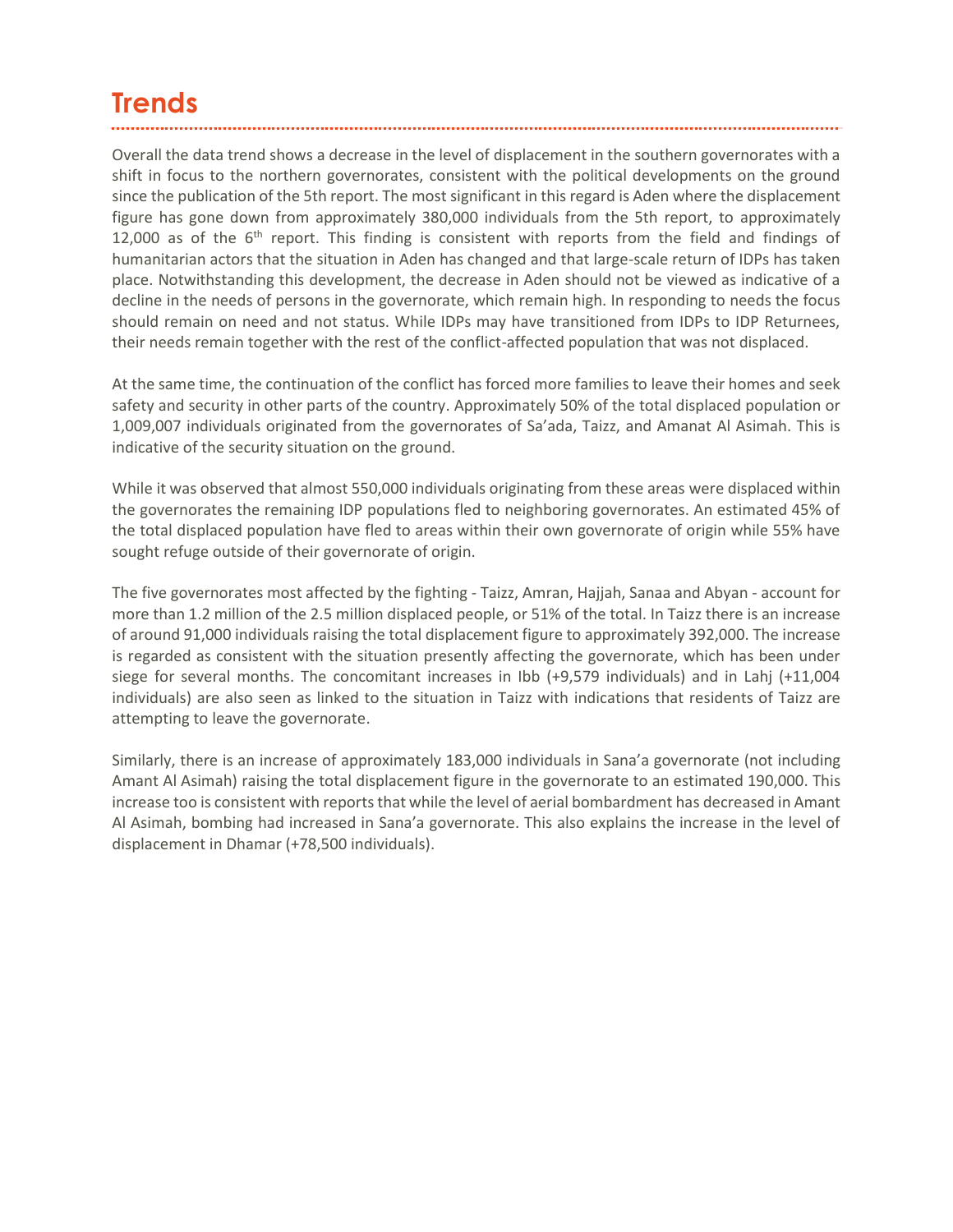In an attempt to collect information on the situation of IDPs partners were requested to provide data pertaining to the shelter conditions of IDPs and the priority needs. The information that was thus collected provides indicative data as represented in the below tables.



*Priority needs*



*Type of shelter in location of displacement*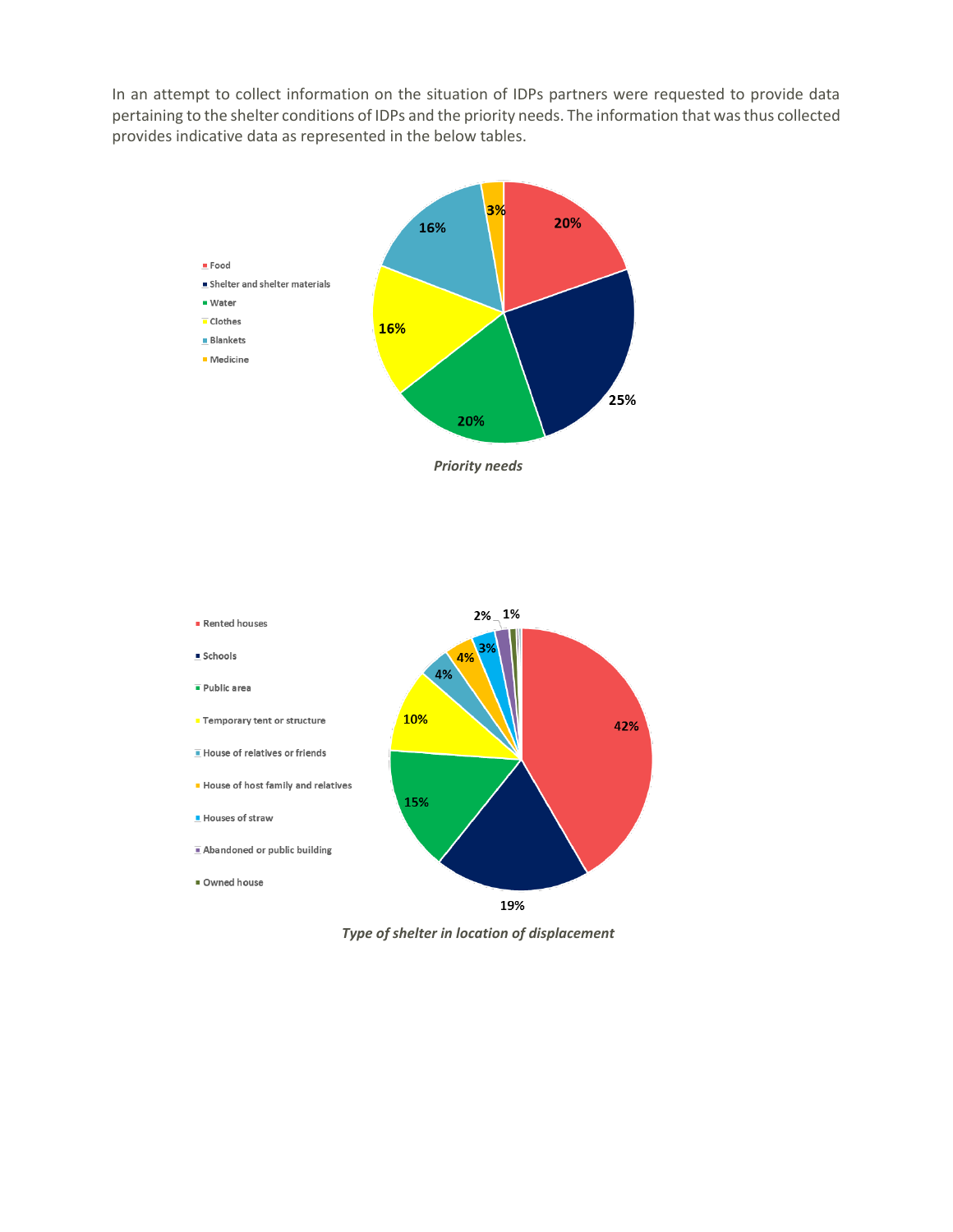# **Methodology**



For the 6<sup>th</sup> report, partners shared information on displaced populations for new districts as well as districts which had been previously reported. Some main points in relation to the methodology are the following:

- It should be noted that if a district is not mentioned in this report, either the information is not available for this district (no partner was able to access the district and to report on it) or there is no presence of displaced persons in that area.
- If data was received for a governorate that had been previously reported, validation and verification of information was conducted through a comparative review of the  $6<sup>th</sup>$  and  $5<sup>th</sup>$  report data. Where data provided for the 6<sup>th</sup> report included district information with age and sex disaggregated statistics that data was retained for the  $6<sup>th</sup>$  report, replacing the data for the same location in the  $5<sup>th</sup>$  report.
- Where data was provided for the  $6<sup>th</sup>$  report for districts in a governorate that had not been reported in the  $5<sup>th</sup>$  report that data was added to the  $6<sup>th</sup>$  report.
- Limited access and other operational constraints can limit information-gathering activities leading to a fluctuation in the displacement figure within hard to assess governorates. The limitations include but are not limited to movement restrictions, limited access to locations, a sudden massive wave of displacement, intermittent internet and telephone service, difficulties in communication with key informants due to prevailing insecurity.
- The confidence rating that was adopted in the analysis of the 5<sup>th</sup> report was continued in the analysis of the  $6<sup>th</sup>$  report.

| Good          | All information is reported, including full disaggregation of data and districts of |
|---------------|-------------------------------------------------------------------------------------|
|               | origin and displacement                                                             |
| <b>Medium</b> | Partial or no disaggregated data and full location information                      |
| Low           | Includes full or partial disaggregated data but does not contain governorate        |
|               | and/or district of origin or both                                                   |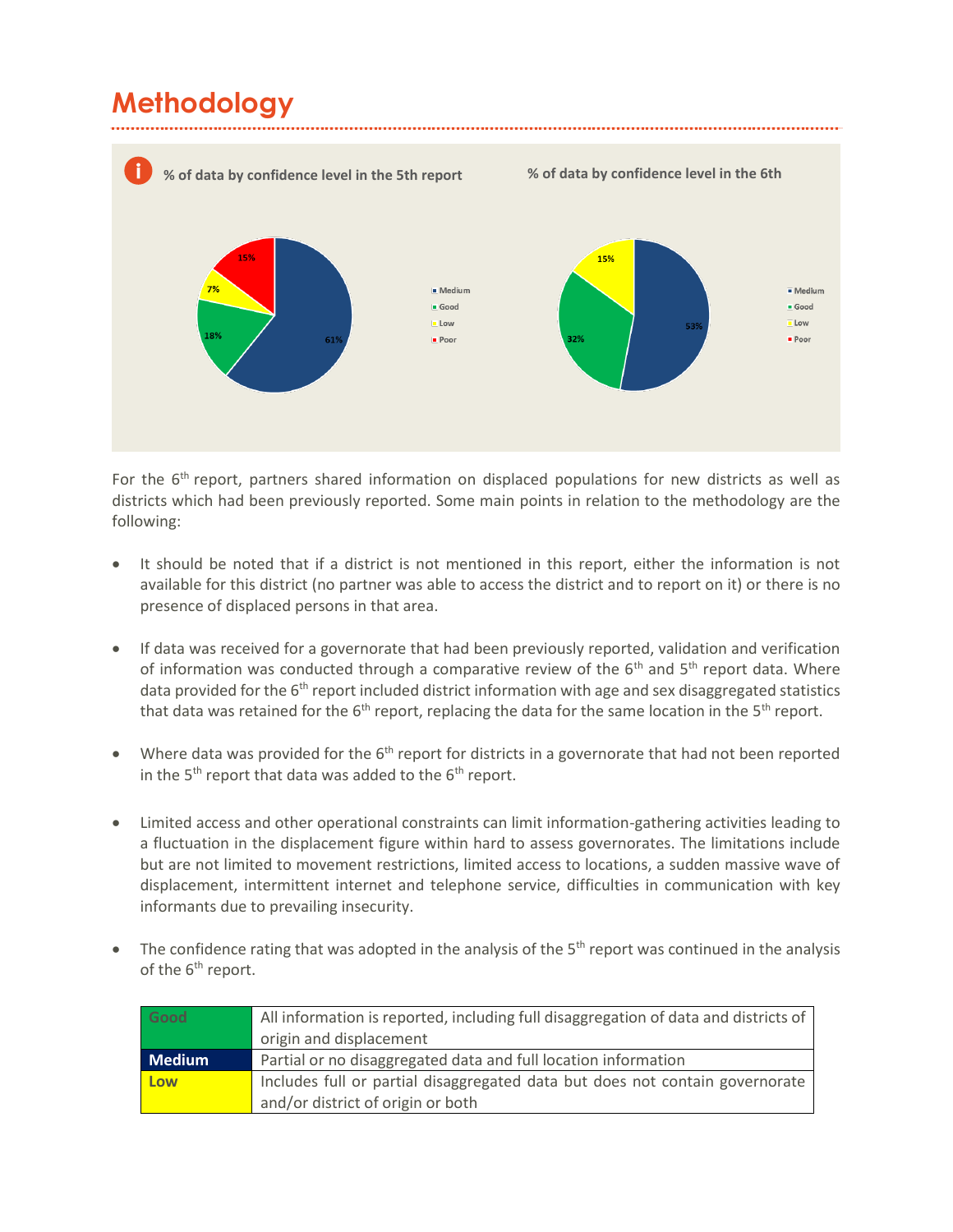**Poor** Does not contain governorate and/or district of origin or displacement information and has no disaggregated data.

- Based on this rating scale, if data for a particular district fell into the Poor category, that data was omitted on the basis that it could not be relied on primarily owing to the fact that the lack of location data and disaggregation leads to the possibility of duplication with other reported districts.
- The data for Raymah has not been updated since the 2nd report of the TFPM. Based on this, there is a question mark over the data although it is retained for the 6th report. Raymah will be a focus of the TFPM for the 7th report.
- In total, the omission of poor data has amounted to a total reduction of 227,135 individuals in 6 governorates (with Al Dhalee, Hajjah and Marib featuring as the top three governorates with the highest reductions).

| <b>Source of information</b>                   | <b>Abyan</b> | Aden      | AlBayda   |           | AlDhalee<br>AlHudaydah | Allawf    | <b>AIMaharah</b> | <b>AlMahwit</b> | AmanatAlAsimah | Amran     |           | Dhamar<br>Hadramaut | Hajjah    |           |           | lbb<br>Lahj<br>Marib | Raymah    | Saada     | Sanaa     | Shabwah   | Taizz     |
|------------------------------------------------|--------------|-----------|-----------|-----------|------------------------|-----------|------------------|-----------------|----------------|-----------|-----------|---------------------|-----------|-----------|-----------|----------------------|-----------|-----------|-----------|-----------|-----------|
| <b>AASWA</b>                                   |              |           |           |           |                        |           |                  |                 |                |           |           |                     |           |           |           |                      |           |           |           |           | $\bullet$ |
| <b>ADRA</b>                                    |              |           |           |           |                        |           |                  |                 | $\bullet$      |           |           |                     |           |           |           |                      |           |           | $\bullet$ |           |           |
| <b>BFD</b>                                     |              |           |           |           |                        |           |                  |                 |                | $\bullet$ |           |                     |           |           |           |                      |           |           |           |           |           |
| YWU                                            | $\bullet$    |           | $\bullet$ | $\bullet$ | $\bullet$              |           |                  | $\bullet$       | $\bullet$      | $\bullet$ | $\bullet$ |                     | $\bullet$ | $\bullet$ | $\bullet$ | $\bullet$            |           | $\bullet$ | $\bullet$ | ٠         | $\bullet$ |
| <b>CSSW</b>                                    | $\bullet$    |           | $\bullet$ | ٠         | $\bullet$              | $\bullet$ | $\bullet$        | $\bullet$       |                | $\bullet$ | ٠         | $\bullet$           | $\bullet$ | $\bullet$ | $\bullet$ |                      |           |           | $\bullet$ | ٠         | $\bullet$ |
| EU                                             |              |           |           |           |                        |           |                  |                 |                |           |           |                     |           |           | $\bullet$ |                      |           |           |           |           |           |
| EXU                                            |              |           |           |           |                        |           |                  | $\bullet$       | $\bullet$      | $\bullet$ |           |                     | $\bullet$ |           |           |                      |           |           | $\bullet$ |           |           |
| Foundation for protection and care of children | $\bullet$    |           |           |           |                        |           |                  |                 |                |           |           |                     |           |           |           |                      |           |           |           |           |           |
| <b>Health Office</b>                           |              |           |           |           |                        |           |                  |                 |                |           |           |                     |           |           |           |                      | $\bullet$ |           |           |           |           |
| Intersos                                       |              |           |           |           |                        |           |                  |                 | $\bullet$      |           |           |                     |           |           |           |                      |           |           |           |           |           |
| <b>IOM</b>                                     | $\bullet$    | $\bullet$ | $\bullet$ | $\bullet$ |                        | $\bullet$ |                  |                 |                |           |           | $\bullet$           |           | $\bullet$ | $\bullet$ |                      |           |           |           | $\bullet$ | $\bullet$ |
| <b>Islamic Help</b>                            |              |           |           |           |                        |           |                  |                 |                |           |           |                     |           |           |           | $\bullet$            |           |           |           |           |           |
| <b>Mobadiron Foundation</b>                    |              |           |           |           |                        |           |                  |                 |                |           |           |                     |           | $\bullet$ |           |                      |           |           |           |           |           |
| <b>NFDHR</b>                                   | $\bullet$    |           |           |           |                        |           |                  |                 | $\bullet$      | $\bullet$ |           |                     | $\bullet$ |           |           |                      |           |           |           |           |           |
| Peace and Development Association              |              |           |           |           |                        | $\bullet$ |                  |                 | $\bullet$      |           |           |                     |           |           |           |                      |           |           |           |           |           |
| Sama AL Yemen                                  |              |           | $\bullet$ |           |                        | $\bullet$ |                  | $\bullet$       |                |           |           |                     |           | $\bullet$ |           | $\bullet$            | $\bullet$ |           |           |           | $\bullet$ |
| Ala'aboos Social Welfare Society               |              |           |           |           |                        |           |                  |                 |                |           |           |                     |           |           |           |                      |           |           |           |           | $\bullet$ |
| Seed                                           |              |           |           |           |                        |           |                  |                 |                |           |           |                     |           |           |           | $\bullet$            |           |           |           |           |           |
| Save the Children International                |              |           |           |           |                        |           |                  |                 |                |           | $\bullet$ |                     |           |           |           |                      |           |           |           |           |           |
| <b>UNHCR</b>                                   |              |           |           |           | $\bullet$              |           |                  |                 |                |           |           |                     |           |           |           |                      |           |           |           |           |           |
| YHF                                            |              |           | $\bullet$ |           |                        |           |                  |                 |                |           |           | $\bullet$           |           |           |           |                      |           |           |           |           | $\bullet$ |
| <b>YRC</b>                                     |              |           |           | ٠         |                        |           |                  |                 |                | $\bullet$ | ٠         |                     |           | $\bullet$ |           |                      |           |           |           |           |           |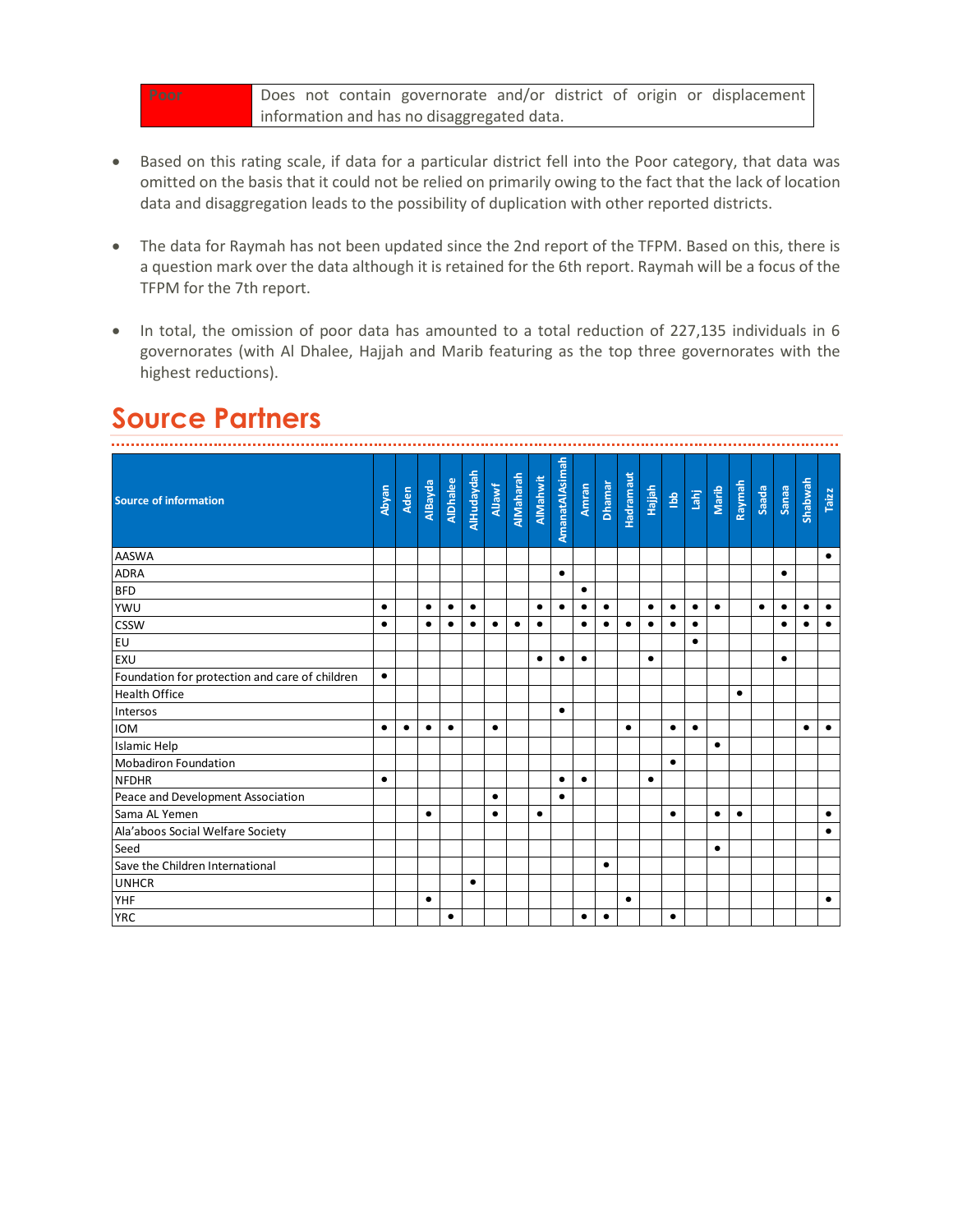# **6th report conflict related displacement data**

÷

| Governorate           | <b>Households</b> | <b>Individuals</b> | <b>Average HHs size</b> |
|-----------------------|-------------------|--------------------|-------------------------|
| Abyan                 | 31,229            | 186,983            | 6                       |
| <b>Aden</b>           | 2,132             | 12,792             | 6                       |
| <b>AlBayda</b>        | 32,246            | 177,315            | 6                       |
| <b>AlDhalee</b>       | 24,465            | 142,596            | 5                       |
| <b>AlHudaydah</b>     | 3,821             | 20,410             | 6                       |
| <b>AlJawf</b>         | 17,481            | 103,268            | 6                       |
| <b>AlMaharah</b>      | 796               | 3,988              | 5                       |
| <b>AlMahwit</b>       | 5,279             | 30,843             | 6                       |
| <b>AmanatAlAsimah</b> | 12,823            | 54,329             | 5                       |
| <b>Amran</b>          | 51,865            | 288,437            | 6                       |
| <b>Dhamar</b>         | 25,096            | 137,736            | 5                       |
| <b>Hadramaut</b>      | 16,306            | 97,066             | 5                       |
| Hajjah                | 41,169            | 228,453            | 5                       |
| Ibb                   | 24,282            | 129,810            | 5                       |
| Lahj                  | 9,502             | 44,886             | 5                       |
| <b>Marib</b>          | 8,280             | 45,818             | 6                       |
| Raymah                | 6,136             | 36,813             | 6                       |
| <b>Saada</b>          | 28,872            | 173,230            | 6                       |
| <b>Sanaa</b>          | 32,772            | 191,786            | 5                       |
| <b>Shabwah</b>        | 1,715             | 10,080             | 6                       |
| <b>Taizz</b>          | 67,901            | 392,429            | 5                       |
| <b>Grand Total</b>    | 444,165           | 2,509,068          | 5                       |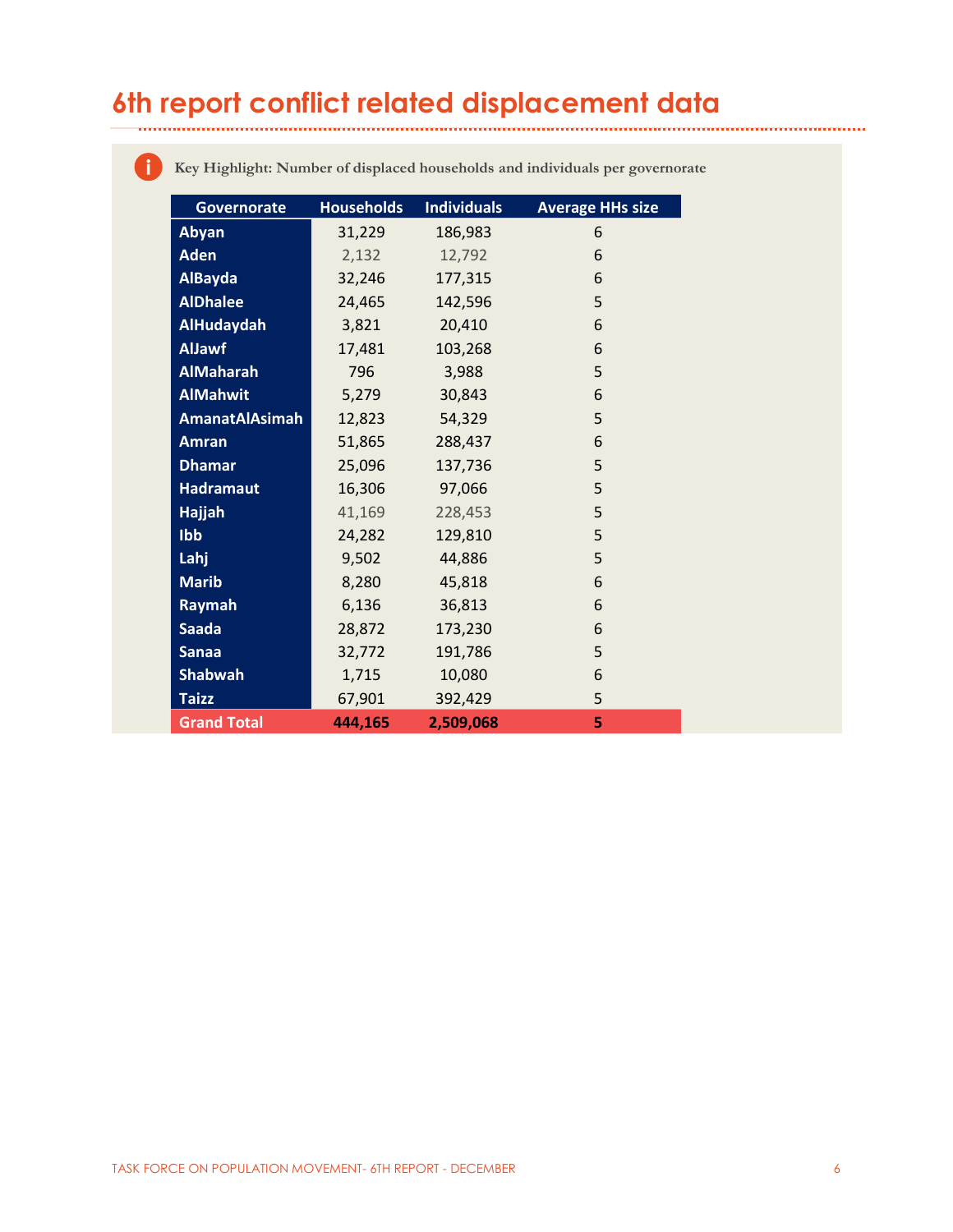# **Governorate profiles**

### **Taizz**

### **Number of IDPs**

- 392,429 individuals (+91,844)
- 67,901 households (+22,247)

### **Gender and age disaggregation**

 26% of gender and age disaggregated data collected

### **Average family size**

5

### **Number of districts and partners**

- 21 out of 23 districts covered (16 districts covered in the 5<sup>th</sup> report)
- 5 partners shared data: IOM, CSSW, Sama Al Yemen, YHF and YWU

### **Methodology**

- $\bullet$  Total data entry = 40
- 5 Good/Medium, 33 Low and 0 Poor
- 2 carried-over data from the  $5<sup>th</sup>$  report

### **Amran**

### **Number of IDPs**

- 288,437 individuals (+220,539)
- 51,865 households (+38,307)
- **Gender and age disaggregation**
- 64% of gender and age disaggregated data **Methodology** collected

### **Average family size**

 $66$ 

### **Number of districts and partners**

- 20 out of 20 districts covered (7 districts covered in the  $5<sup>th</sup>$  report)
- 3 partners shared data: CSSW, EXU and NFDHR
- $\bullet$  Total data entry = 253
- 47 Good/Medium, 194 Low and 0 Poor
- $\bullet$  12 carried-over data from the 5<sup>th</sup> report

### **Sana'a**

### **Number of IDPs**

- 191,786 individuals(+183,226)
- 32,772 households (+30,901)
- **Gender and age disaggregation**
- 90% of gender and age disaggregated data **Methodology** collected

### **Average family size**

5

- 16 out of 16 districts covered (5 districts covered in the  $5<sup>th</sup>$  report)
- 3 partners shared data: CSSW, EXU and YWU
- $\bullet$  Total data entry = 109
- 74 Good/Medium, 23 Low and 0 Poor
- $\bullet$  12 carried-over data from the 5<sup>th</sup> report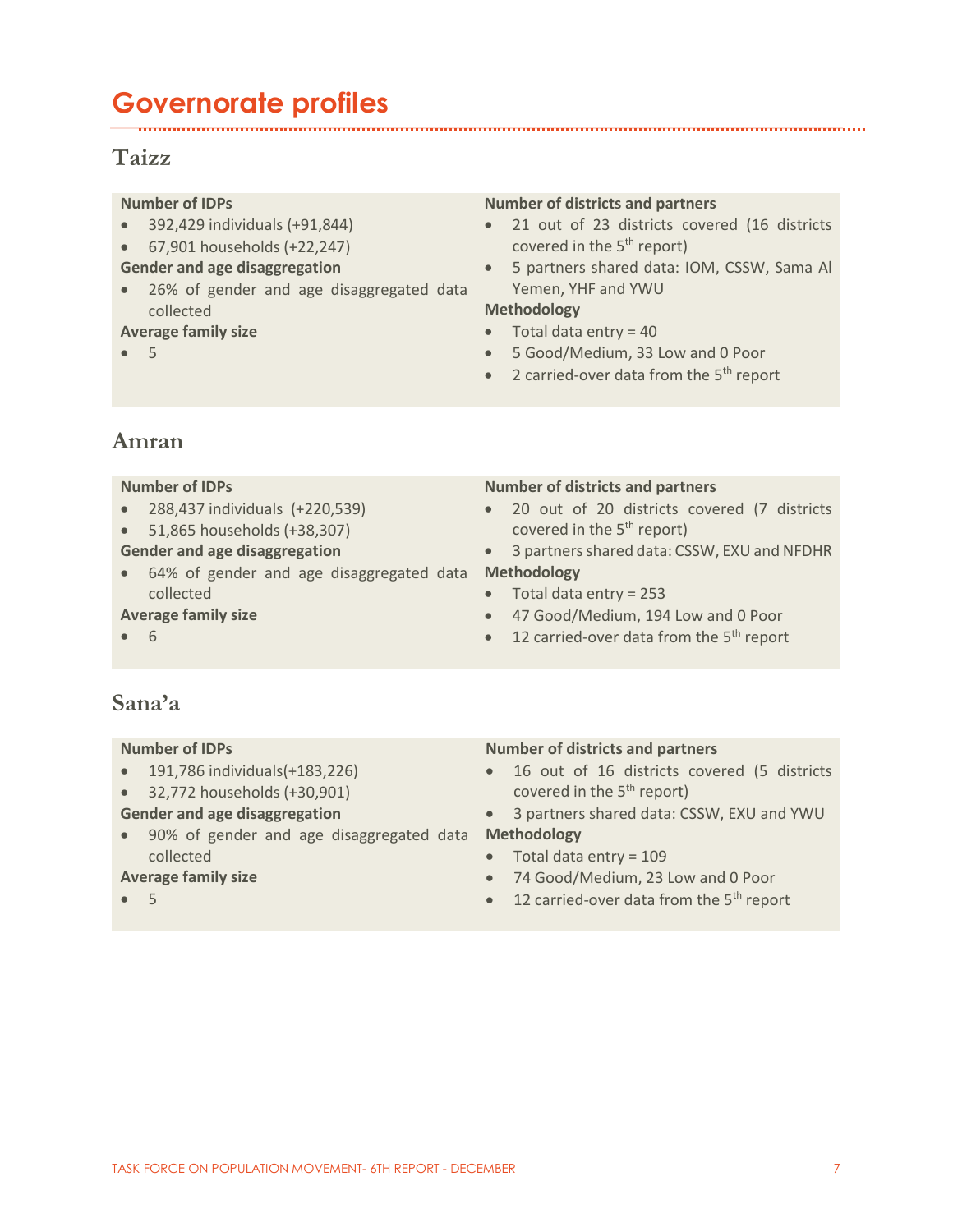### **Sa'ada**

### **Number of IDPs**

- 173,230 individuals (+90,930)
- 28,872 households (+16,665)
- **Gender and age disaggregation**
- 33% of gender and age disaggregated data Total data entry = 6 collected

### **Average family size**

6

### **Dhamar**

### **Number of IDPs**

- 137,736 individuals(+78,509)
- 25,096 households(+16,619)

### **Gender and age disaggregation**

• 100% of gender and age disaggregated data • Total data entry = 46 collected

### **Average family size**

5

### **Number of districts and partners**

- 16 out of 16 districts covered
- 1 partner shared data: YWU

### **Methodology**

- 
- 6 Good/Medium, 0 Low and 0 Poor
- 0 carried-over data

### **Number of districts and partners**

- 12 out of 12 districts covered
- 2 partners shared data: CSSW and YWU **Methodology**
- 
- 36 Good/Medium, 0 Low and 0 Poor
- $\bullet$  10 carried-over data from the 5<sup>th</sup> report

# **Al Jawf**

### **Number of IDPs**

- 103,268 individuals (+36,029)
- 17,481 households (+7,735)
- **Gender and age disaggregation**
- 100% of gender and age disaggregated data **Methodology** collected

### **Average family size**

6

### **Number of districts and partners**

- 12 out of 12 districts covered
- 3 partners shared data: IOM, Sama Al Yemen and Peace and Development Foundation

- $\bullet$  Total data entry = 56
- 23 Good/Medium, 23 Low and 0 Poor
- $\bullet$  10 carried-over data from the 5<sup>th</sup> report

# **Al Bayda**

### **Number of IDPs**

- 177,315 individuals (+28,207)
- 32,246 households (+8,200)

### **Gender and age disaggregation**

• 100% of gender and age disaggregated data • Total data entry = 67 collected

### **Average family size**

6

- 18 out of 21 districts covered
- 3 partners shared data: IOM, CSSW and YWU **Methodology**
- 
- 27 Good/Medium, 30 Low and 0 Poor
- $\bullet$  10 carried-over data from the 5<sup>th</sup> report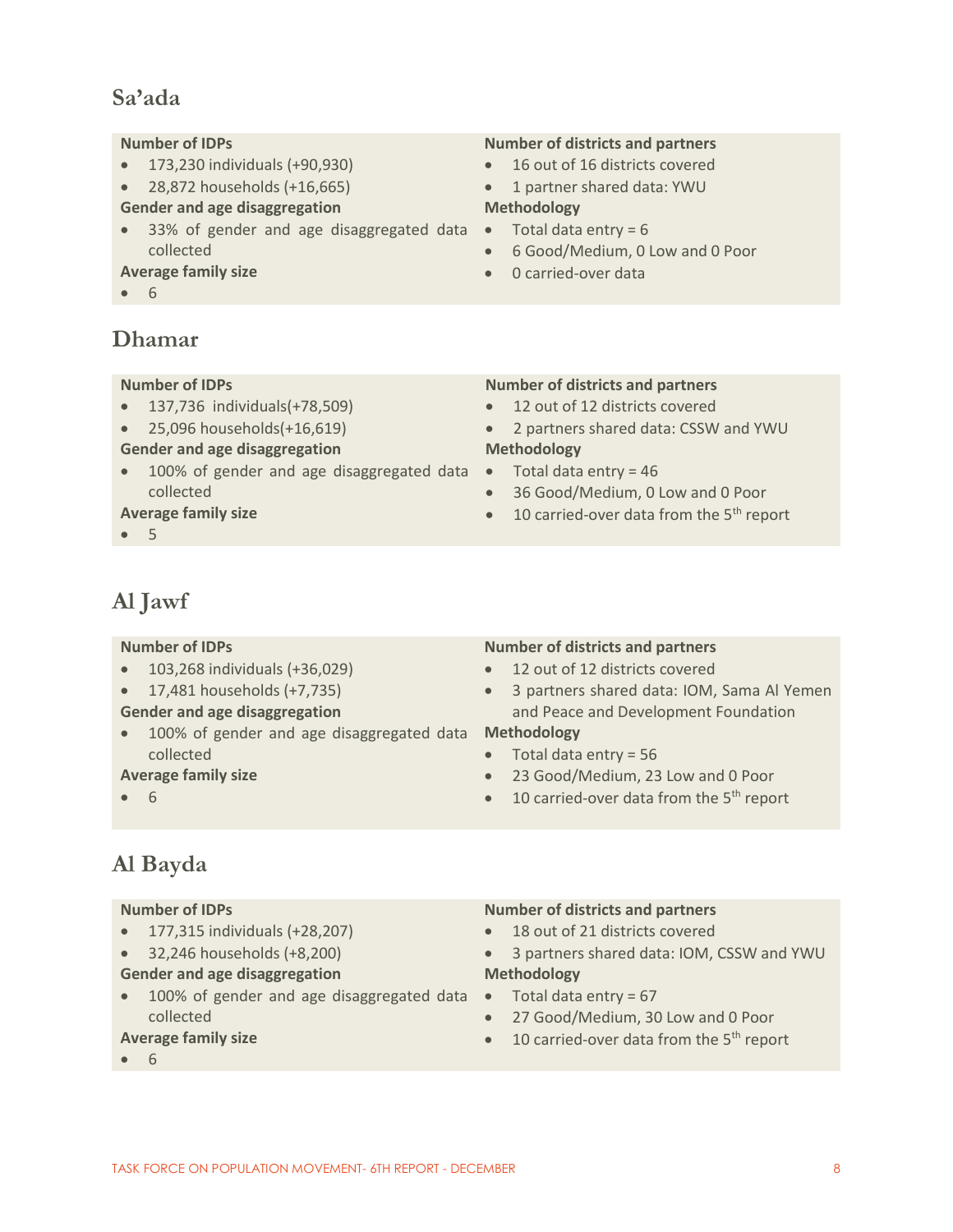### **Abyan**

### **Number of IDPs**

- 186,997 individuals (+23,859)
- $\bullet$  31,228 households(+1,160)
- **Gender and age disaggregation**
- 100% of gender and age disaggregated data **Methodology** collected

### **Average family size**

6

### **Number of districts and partners**

- 10 out of 11 districts covered (9 districts covered in the  $5<sup>th</sup>$  report)
- 3 partners shared data: IOM, CSSW and YWU

- $\bullet$  Total data entry = 44
- 17 Good/Medium, 21 Low and 0 Poor
- $\bullet$  6 carried-over data from the 5<sup>th</sup> report

### **Lahj**

### **Number of IDPs**

- 44,886 individuals (+11,004)
- 9,502 households(+2,086)

### **Gender and age disaggregation**

• 100% of gender and age disaggregated data • Total data entry = 6 collected

### **Average family size**

5

### **Ibb**

### **Number of IDPs**

- 129,810 individuals (+9,579)
- $\bullet$  24,282 households(+971)
- **Gender and age disaggregation**
- 98% of gender and age disaggregated data **Methodology** collected

### **Average family size**

 $• 5$ 

### **Number of districts and partners**

- 6 out of 15 districts covered
- 3 partners shared data: IOM, CSSW and YWU **Methodology**
- 
- 6 Good/Medium, 0 Low and 0 Poor
- 0 carried-over data

### **Number of districts and partners**

- 20 out of 20 districts covered
- 3 partners shared data: IOM, CSSW and Sama Al Yemen

- $\bullet$  Total data entry = 197
- 117 Good/Medium, 0 Low and 0 Poor
- $\bullet$  80 carried-over data from the 5<sup>th</sup> report

**Al Maharah**

### **Number of IDPs**

- 3,988 individuals (+3,896)
- 796 households (+779)

### **Gender and age disaggregation**

• 100% of gender and age disaggregated data • Total data entry = 19 collected

### **Average family size**

5

### **Number of districts and partners**

- 1 out of 10 districts covered
- 1 partner shared data: CSSW

### **Methodology**

- 
- 19 Good/Medium, 0 Low and 0 Poor
- 0 carried-over data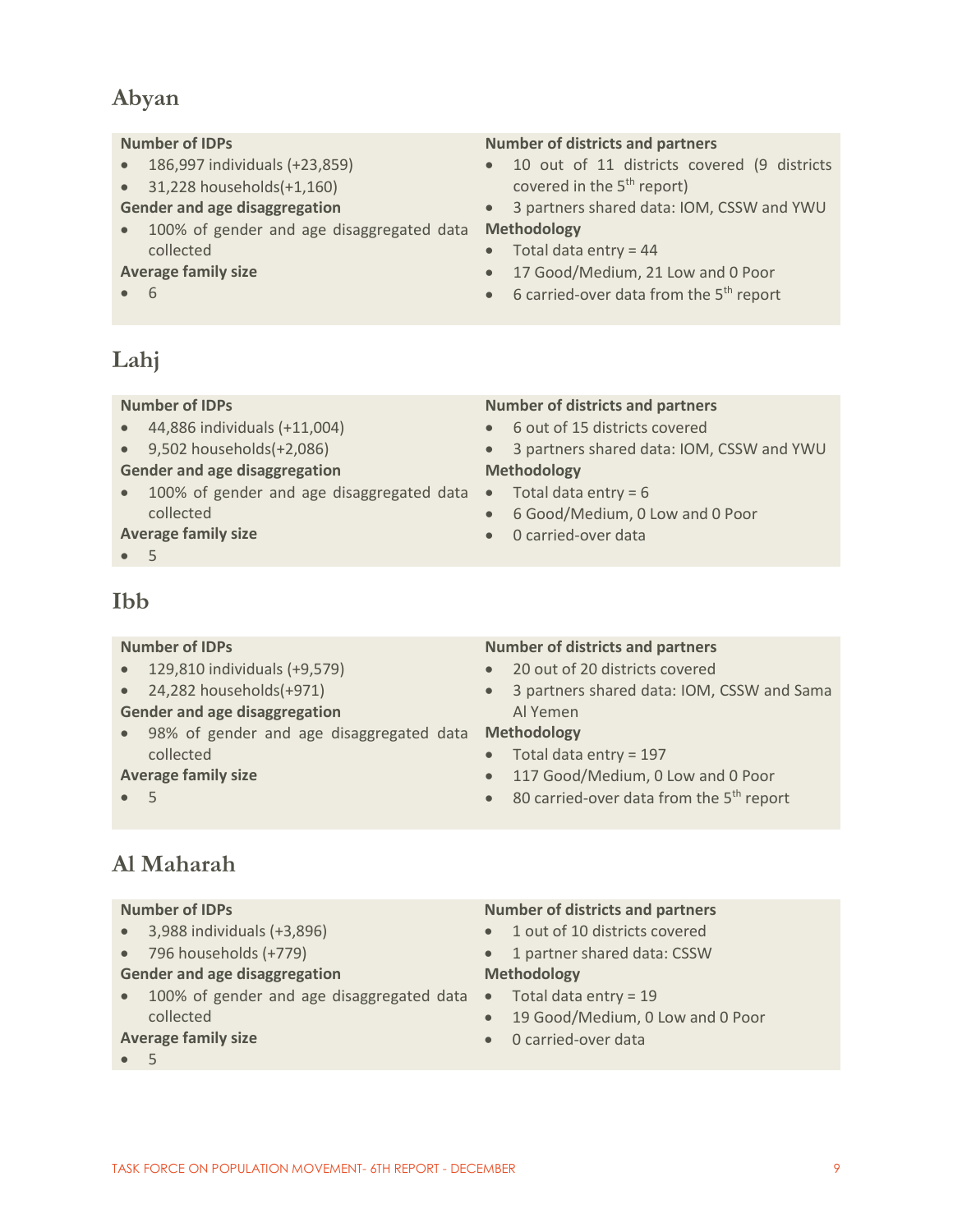### **Al Mahwit**

### **Number of IDPs**

- 30,843 individuals (+2,439)
- $\bullet$  5,279 households (+736)
- **Gender and age disaggregation**
- 50% of gender and age disaggregated data Total data entry = 12 collected
- **Average family size**
- 6

### **Aden**

### **Number of IDPs**

- 12,792 individuals (-380,716)
- 2,132 households (-56,903)

### **Gender and age disaggregation**

• 100% of gender and age disaggregated data • Total data entry = 12 collected

### **Average family size**

6

### **Hajjah**

### **Number of IDPs**

- 228,453 individuals (-52,836872)
- 41,169 households(-5,077)
- **Gender and age disaggregation**
- 98% of gender and age disaggregated data Total data entry = 578 collected

### **Average family size**

5

### **Number of districts and partners** 8 out of 8 districts covered

- 
- 1 partner shared data: IOM **Methodology**
- 
- 8 Good/Medium, 0 Low and 0 Poor
- 0 carried-over data

### **Number of districts and partners**

- 29 out of 30 districts covered
- 2 partners shared data: EXU and CSSW **Methodology**
- 
- 503 Good/Medium, 75 Low and 0 Poor
- 0 carried-over data

### **Al Dhalee**

### **Number of IDPs**

- 142,596 individuals(-42,992)
- 24,465 households (-2,932)
- **Gender and age disaggregation**
- 53% of gender and age disaggregated data Total data entry = 60 collected

### **Average family size**

5

### **Number of districts and partners**

- 9 out of 9 districts covered
- 3 partners shared data: IOM, CSSW and YWU **Methodology**
- 
- 32 Good/Medium, 4 Low and 0 Poor
- $\bullet$  24 carried-over data from the 5<sup>th</sup> report

- 9 out of 9 districts covered
- 1 partner shared data: CSSW **Methodology**
- 
- 12 Good/Medium, 0 Low and 0 Poor
- 0 carried-over data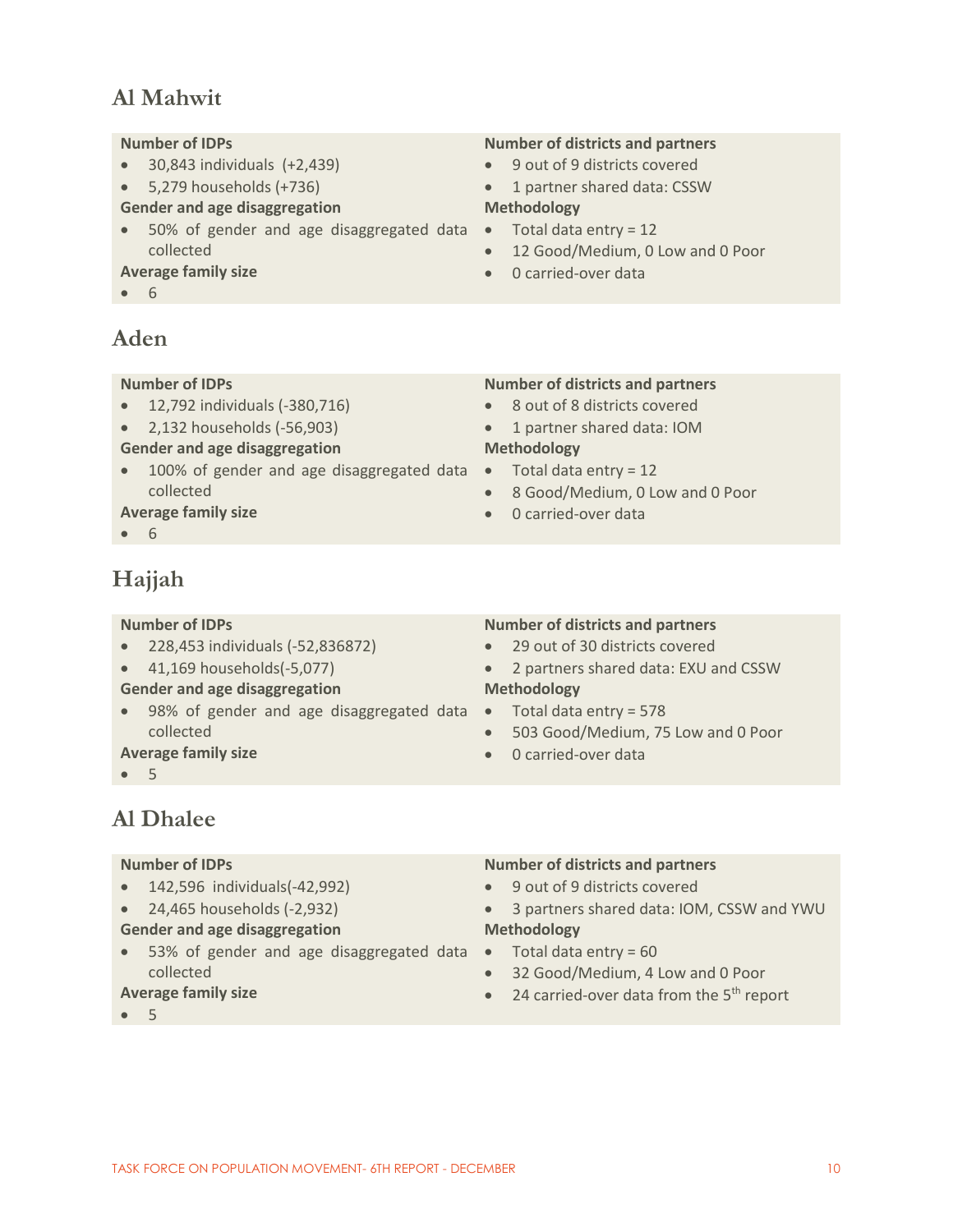### **Amanat Al Asimah**

### **Number of IDPs**

- 54,329 individuals (-37,148)
- 12,823 households (-1,420)
- **Gender and age disaggregation**
- 100% of gender and age disaggregated data **Methodology** collected

### **Average family size**

5

### **Shabwah**

### **Number of IDPs**

- 10,800 individuals (-27,891)
- 1,715 households(-5,728)

### **Gender and age disaggregation**

• 100% of gender and age disaggregated data • Total data entry = 22 collected

### **Average family size**

6

# **Al Hudaydah**

### **Number of IDPs**

- 20,410 individuals (-20,254)
- 3,821 households (-2,573)
- **Gender and age disaggregation**
- 100% of gender and age disaggregated data **Methodology** collected

### **Average family size**

 $66$ 

# **Number of districts and partners**

- 9 out of 20 districts covered
- 3 partners shared data: UNHCR, CSSW and YWU

- $\bullet$  Total data entry = 52
- 25 Good/Medium, 7 Low and 0 Poor
- $\bullet$  20 carried-over data from the 5<sup>th</sup> report

### **Hadramaut**

### **Number of IDPs**

- 97,066 individuals (-9,818)
- 16,306 households (-1,508)
- **Gender and age disaggregation**
- 100% of gender and age disaggregated data Total data entry = 31 collected

### **Average family size**

5

### **Number of districts and partners**

- 29 out of 29 districts covered
- 2 partners shared data: IOM and CSSW **Methodology**
- 
- 30 Good/Medium, 0 Low and 0 Poor
- $\bullet$  1 carried-over data from the 5<sup>th</sup> report
- 

- 10 out of 10 districts covered
- 3 partners shared data: EXU, YWU and Peace for Development

- $\bullet$  Total data entry = 604
- 586 Good/Medium, 3 Low and 0 Poor
- $\bullet$  15 carried-over data from the 5<sup>th</sup> report
- **Number of districts and partners**
- 15 out of 21 districts covered
- 3 partners shared data: IOM, CSSW and YWU **Methodology**
- 
- 17 Good/Medium, 5 Low and 0 Poor
- 0 carried-over data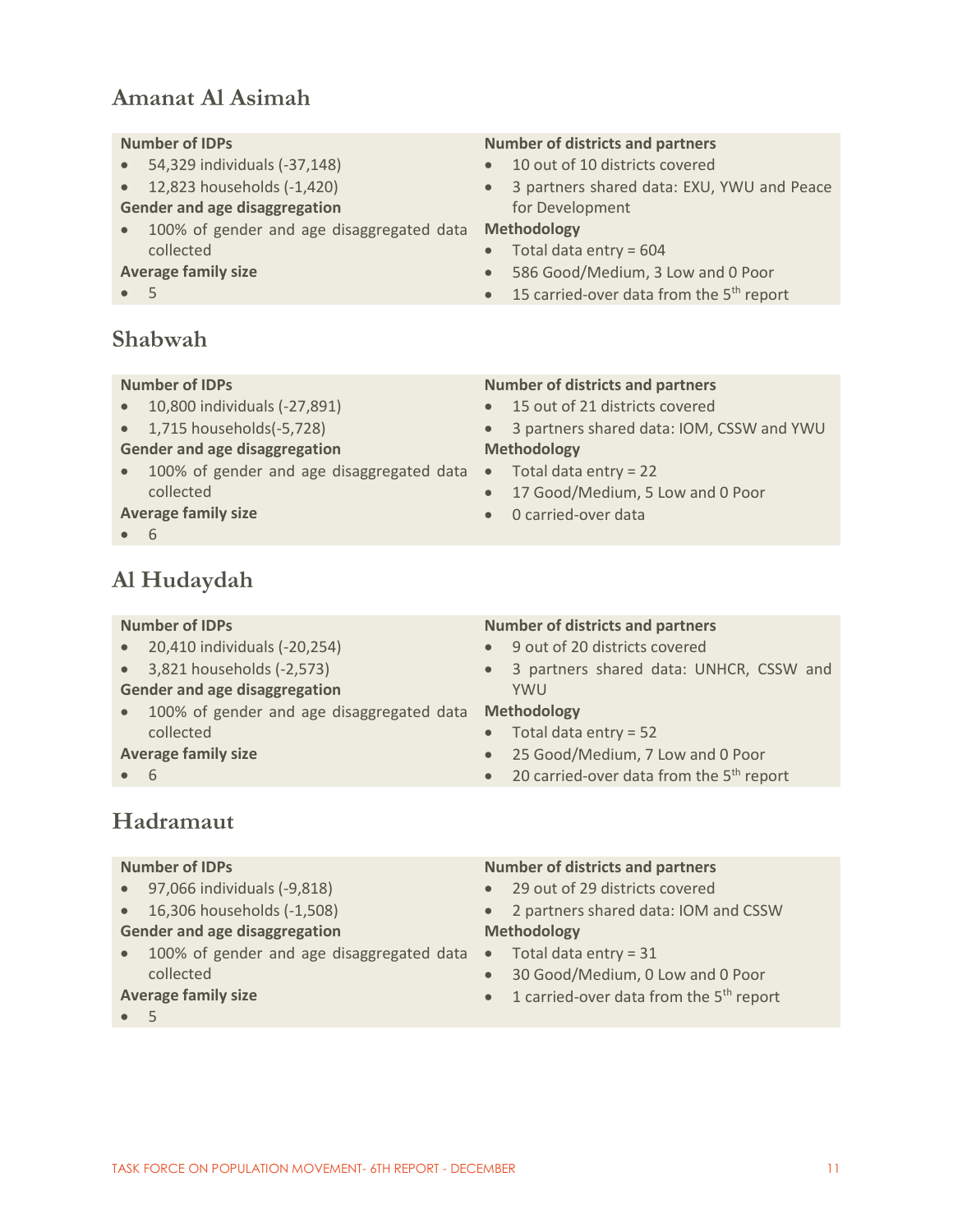### **Marib**

### **Number of IDPs**

- 45,818 Individuals (-4,860)
- $\bullet$  8,280 households (+64)
- **Gender and age disaggregation**
- 100% of gender and age disaggregated data **Methodology** collected

### **Average family size**

6

### **Number of districts and partners**

- 12 out of 14 districts covered
- 3 partners shared data: Sama Al Yemen, Seeds and YWU

- $\bullet$  Total data entry = 55
- 32 Good/Medium, 5 Low and 0 Poor
- $\bullet$  18 carried-over data from the 5<sup>th</sup> report

# **Governorate of origin**

| <b>Yemen IDPs Governorate of Origin</b> |                                 |                    |                          |  |  |  |  |  |  |  |  |  |
|-----------------------------------------|---------------------------------|--------------------|--------------------------|--|--|--|--|--|--|--|--|--|
| Governorate of -                        | Households $\blacktriangledown$ | <b>Individuals</b> | <b>Average HHs size</b>  |  |  |  |  |  |  |  |  |  |
| Abyan                                   | 19,182                          | 113,073            | 6                        |  |  |  |  |  |  |  |  |  |
| Aden                                    | 41,907                          | 239,946            | 5                        |  |  |  |  |  |  |  |  |  |
| AlBayda                                 | 12,989                          | 69,723             | $\boldsymbol{6}$         |  |  |  |  |  |  |  |  |  |
| AlDhalee                                | 17,480                          | 103,162            | 5                        |  |  |  |  |  |  |  |  |  |
| AlHudaydah                              | 1,879                           | 9,483              | 5                        |  |  |  |  |  |  |  |  |  |
| AlJawf                                  | 14,074                          | 84,046             | $\boldsymbol{6}$         |  |  |  |  |  |  |  |  |  |
| AlMaharah                               | 11                              | 62                 | 5                        |  |  |  |  |  |  |  |  |  |
| AlMahwit                                | 52                              | 288                | 5                        |  |  |  |  |  |  |  |  |  |
| AmanatAlAsimah                          | 49,605                          | 281,529            | $\boldsymbol{6}$         |  |  |  |  |  |  |  |  |  |
| Amran                                   | 5,341                           | 30,936             | $\overline{\mathbf{5}}$  |  |  |  |  |  |  |  |  |  |
| <b>Dhamar</b>                           | 201                             | 1,029              | 5                        |  |  |  |  |  |  |  |  |  |
| Hadramaut                               | 563                             | 2,479              | $\overline{\phantom{a}}$ |  |  |  |  |  |  |  |  |  |
| Hajjah                                  | 30,940                          | 172,019            | 5                        |  |  |  |  |  |  |  |  |  |
| Ibb                                     | 4,997                           | 29,784             | 5                        |  |  |  |  |  |  |  |  |  |
| Lahj                                    | 17,207                          | 95,379             | 5                        |  |  |  |  |  |  |  |  |  |
| Marib                                   | 8,231                           | 45,466             | $\overline{6}$           |  |  |  |  |  |  |  |  |  |
| Raymah                                  | 20                              | 104                | 5                        |  |  |  |  |  |  |  |  |  |
| Saada                                   | 91,200                          | 500,794            | $\overline{5}$           |  |  |  |  |  |  |  |  |  |
| Sanaa                                   | 31,801                          | 175,973            | 5                        |  |  |  |  |  |  |  |  |  |
| Shabwah                                 | 1,635                           | 9,577              | 6                        |  |  |  |  |  |  |  |  |  |
| <b>Taizz</b>                            | 88,718                          | 507,403            | 5                        |  |  |  |  |  |  |  |  |  |
| <b>Unknown</b>                          | 6,136                           | 36,813             | $\boldsymbol{6}$         |  |  |  |  |  |  |  |  |  |
| <b>Grand Total</b>                      | 444,165                         | 2,509,068          | 5,                       |  |  |  |  |  |  |  |  |  |